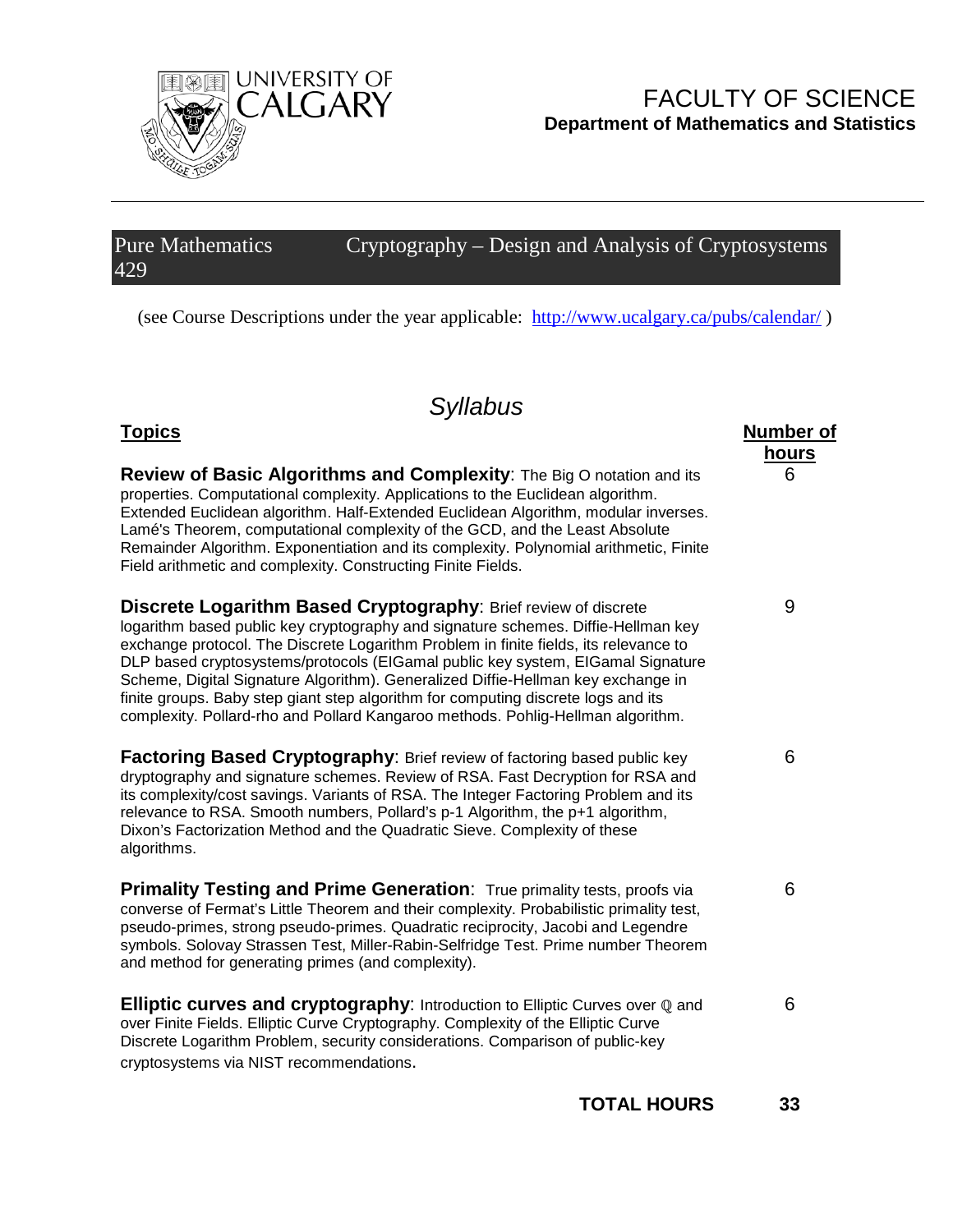### **Additional Topics (if time permits):**

**Knapsack**: The subset sum problem, the knapsack problem, superincreasing sequences. Merkle-Hellman knapsack cryptosystem, Chor-Rivest knapsack cryptosystem. Discussion of the complexity of knapsack systems and explanation of how they were broken.

**Zero-knowledge**: Bit commitment revisited. Interactive minimum disclosure proof systems. Zeroknowledge proofs of knowledge, computational and perfect zero-knowledge. Feige-Fiat-Shamir identification protocol, cut and choose protocol-cave analogy, zero-knowledge proofs via Hamiltonian cycles, basic zero-knowledge noninteractive protocol, and zero-knowledge proof of discrete logarithm.

**Quantum Cryptography:** Heisenberg's uncertainty principle, quantum key generation, and a brief discussion of the future implications.

**One-Way Functions and Hash Functions**: Review of one-way functions. Coin Flipping by telephone using one-way functions (such as exponentiation). Bit commitment using symmetric-key cryptography. Hash functions and their applications. One-way hash functions and compression, iterated hash functions, unkeyed hash functions, hash functions based on modular arithmetic. Speedy stream cipher MAC. Attacks on hash functions.

\* \* \* \* \* \* \*

2010:08:12 Effective Fall 2010 RS:jml Description Change: 2011:07:01 WEC